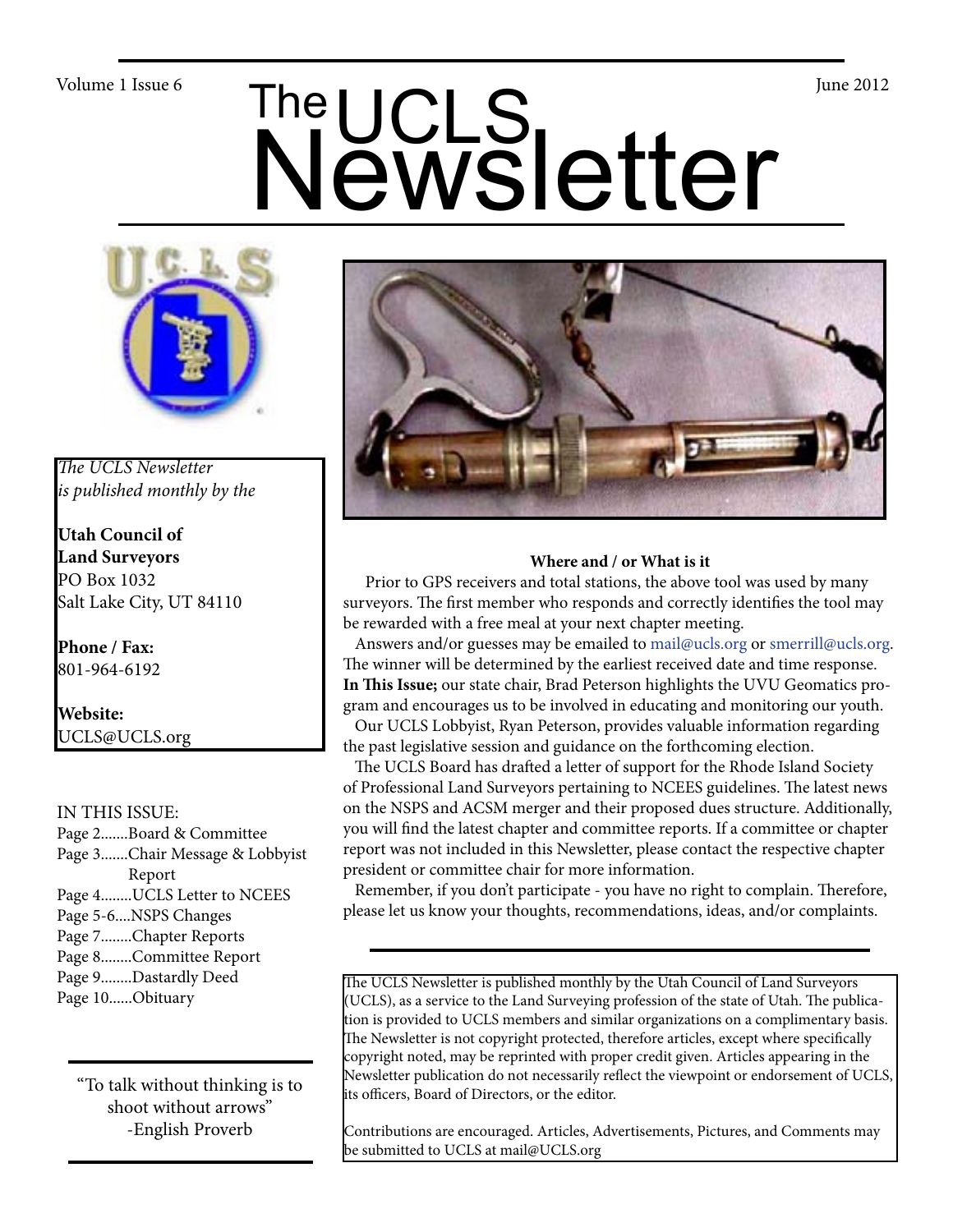Board/Committees Volume 1 Issue 6 June 2012 The UCLS *Newsletter*

### **UCLS Executive Board 2012**

### **State Chair**

Brad Mortensen 3268 S. 930 W. Syracuse, UT 84075 (801) 363-5605 btmort@earthlink.net

### **State Chair Elect**

Ernest D. Rowley 3648 W. 6050 S. Roy, UT 84067 (801) 399-8353 erowley@co.weber.ut.us

### **Past State Chair**

Michael W. Nadeau 5226 W. Ashland Rose Dr. Herriman, UT 84065 (801) 569-1315 mnadeau@merid-eng.com

### **NSPS Governor**

Steven Keisel 604 S. Blossom Circle Fruit Heights, UT 84037 (801) 512-4338 svkeisel@gmail.com

### **West Fed Representative**

Ronald Whitehead 1801 N. Wittwer Lane Santa Clara, UT 84765 (435) 634-5780 ronw@washco.state.ut.us

### **Book Cliffs Chapter President**

Jerry Allred PO Box 605 Duchesne, UT 84021 (435) 738-5352 jdallred@ubtanet.com

### **Book Cliffs Chapter Representative**

David Kay 85 S. 200 E. Vernal, UT 84078 (435) 789-1017 dkay@uintahgroup.com

### **Color Country President**

Scott P. Woolsey 43 S. 100 E. Suite 100 St. George, UT 84770 (435) 628-6500 scottwoolsey@alphaengineering.com **Color Country Chapter Representative** Kenneth Hamblin 59 N. 2120 E. Circle St. George, UT 84790 (435) 673-3075 khamblin@infowest.com

**Utah Council of Land Surveyors Executive Board and Committees**

### **Golden Spike President**

David K. Balling 198 E. Shadowbrook Lane Kaysville, UT 84037 (801) 295-7237 dkballing@msn.com

**Golden Spike Chapter Representative** Dallas Buttars 4646 S. 3500 W. Suite 300 West Haven, UT 84401

(801) 731-4075 isurveying@aol.com

### **Salt Lake Chapter President**

David Mortensen 231 W. 800 S. Ste A Salt Lake City, UT 84101 (801) 363-5605 davidmortensen@clcassoc.com

### **Salt Lake Chapter Representative** Jeff Searle 1975 W. 6440 S. West Jordan, UT 84084 (801) 569-1315 jsearle@merid-eng.com

### **Timpanogos President**

Dennis P. Carlisle 867 S. Anna Ekins Lane Genola, UT 84655 (801) 362-2901 dpcarlisle1957@gmail.com

**Timpanogos Chapter Representative** Dan Knowlden Jr. 563 N. 1420 E. Spanish Fork, UT 84660 (801) 955-5606 surveydanpls@gmail.com

### **Administrative Secretary**

Susan Merrill PO Box 1032 Salt Lake City, UT 84110 (801) 964-6192 srmerrill@ucls.org

**Chapter Vice Presidents: Book Cliffs** John R. Slaugh jrs@timberlinels.com **Color Country** J. Curt Neilson ncurt@cedarcity.org **Golden Spike** Chris B. Balling chris.balling@guestar.com **Salt Lake** Joe D. Richardson rsinc2002@hotmail.com **Timpanogos** Kevin Bishop kevin.oakhills@gmail.com

### **Chapter Secretary/Treasurer**

**Book Cliffs** Arneldon T. Davis ndavis@sbtnet.com **Color Country** Roger M. Bundy nrbsurveying@infowest.com **Golden Spike** Doug L. Graham landsurvdg@aol.com **Salt Lake** Steven J. Dale steve.dale@wvc-ut.gov **Timpanogos** Dan E. Knowlden Sr. dknowlden@civilscience.com

### **Committees & Committee Chairs**

**Legislation** Dale Robinson drobinson@sunrise-eng.com **Education** Dan Perry perrydl@uvu.edu **Publication** Steve Keisel Keith Russell svkeisel@gmail.com keith@ensignutah.com **Standards & Ethics** Matt Clark mclark@co.tooele.ut.us **Membership** David Bronson dabronson@sanjuancounty.org **Public Relations** James Couts james.couts@ecislc.com **Testing** Darryl Fenn dfenn@merid-eng.com **Workshop & Convention** James Olschewski Scott Bishop jolschewski@utah.gov sbishop@horrocks.com **Historical** K. Greg Hansen gregh@haies.net **Construction Survey** Jerron Atkin jerrocop@gmail.com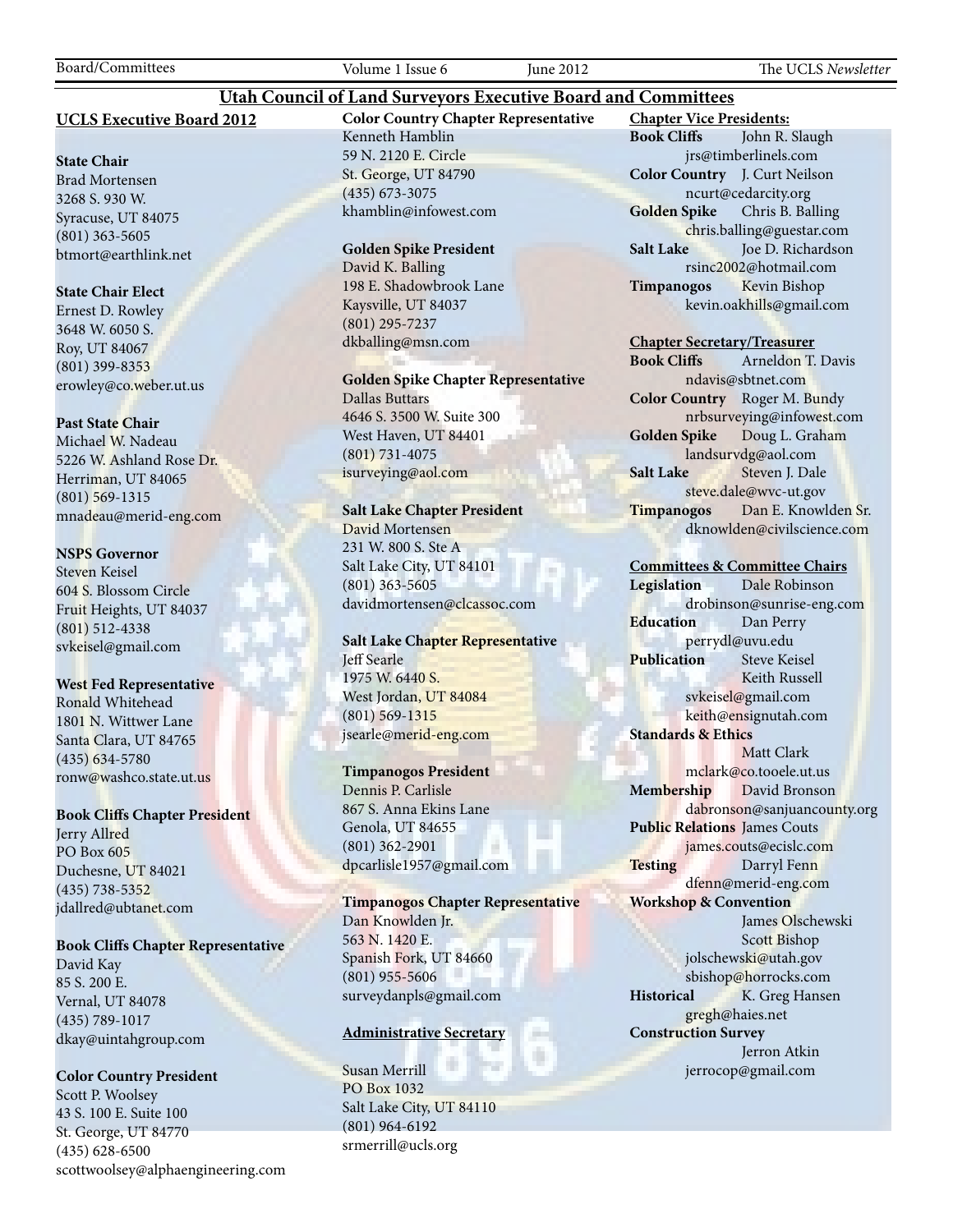### **State Chair Message**

By: Brad Mortensen, PE, PLS

 I attended the UVU Geomatics Program Advisory Board Meeting at the Utah Valley University this last month. In this meeting I was assigned to the Community Relations and Promotion Standing Committee. This committee has a mission to increase Geomatics Students Enrollment through Community Promotion and improved community relations.

 Part of this mission is to improve community relations with the High Schools, Charter Schools, and JR/Middle Schools. One of the ways that I know some of us interact with these schools or students that attend these schools is through the BSA Surveying Merit Badge.

 How many of you have been asked to teach a Merit Badge class in the past? I have many times. Did you know that the Public Relations Committee of the UCLS has program helps and suggestions on how to run a successful Surveying Merit Badge class? We hope to have it on the UCLS web page as it is revamped this year. Anyway the next time you are asked to do one of these classes please contact the UVU Geomatics Program (http://www.uvu.edu/geomatics/), I am sure they can provide some pamphlets or flyers about their program for you to hand out.

 Another activity that puts us in front of these students is the Trig-Star Program. This year we had surveyors running local contest in 10 High Schools, with over 100 students participating, and 30 students took part in the State Contest. Our State Winner Brett Loertscher from Clearfield High School participated in the National Contest during the last week in May. Just 4 years ago we had only two schools that participated.

 How many of you know someone that attends a High School near you? Maybe you could help them get their school involved in this program that promotes Math and Science. At the same time we can inform them about the Geomatics Program at the UVU.

 This Geomatics Program will need our help to spread the word; it is up to us as a profession to let all the young people in our communities know about the opportunities in Surveying and Mapping. I challenge all of us to make an effort to reach out to our communities with these programs and make a difference in the state of our profession.

### **UCLS Lobbyist Report**

### By: Ryan Peterson

 Things are really heating up in the world of Utah politics. It is officially elections season and no expense is being spared. If we aren't seeing commercials on television we are hearing them on the radio. If we aren't seeing ads in newspapers we are seeing billboards along the freeways. We are receiving mail and having people knock on our doors to speak to us directly. We can also see the lines drawn through neighborhoods with some people directly. We can also see the lines drawn through neighborhoods with some people proudly displaying a yard sign for one candidate while their neighbor displays one for the opponent. If is indeed an exciting time.

 On June 26th, both the Democrats and Republicans will be holding their primary elections to determine who will be on the ballot in November. The Democrats hold an open primary, meaning anyone from any party affiliation can choose to participate in their primary. The Republicans, on the other hand, hold a closed primary. You must be a registered Republican to participate in their primary election.

 Most of the attention this election season is being focused on the primary battle between long time incumbent Senator Orrin Hatch and newcomer Dan Liljenquist. Because of the amount of money being spent on this race, it is easy to forget that there are several races, many of which have more immediate impact on professional land surveyors here in Utah.

 Most of the decisions impacting surveyors happen at the state legislature. That is why it is equally, if not more important to be engaged in the primary elections for state House and Senate. Last legislative session we ran a bill to change the education requirements for PLS licensure. We were surprised when some legislators accused us of doing nothing more than "gate keeping" by trying to make it more difficult for future surveyors to be licensed. What we realized through this process is that most legislators still do not truly understand what a professional land surveyor does. A surveyor, to most of them, is a guy in an orange vest pounding stakes in the ground. This is why it is important for each of you to engage with you legislator. Let them know who you are, what you do, and let them know that there are a few items that you would like to talk to them about as the next legislative session approaches. They are willing to listen, especially if they are in a primary election and are looking to connect with voters.

If you are not sure who your legislator is, visit <u>le.utah.gov</u>, click on legislators on the left hand menu, and then click on "By Address/Map. This will allow you to type in your address and see the contact information of your representatives. If you have any further questions, please feel free to email me at **ryancpeterson@comcast.net**.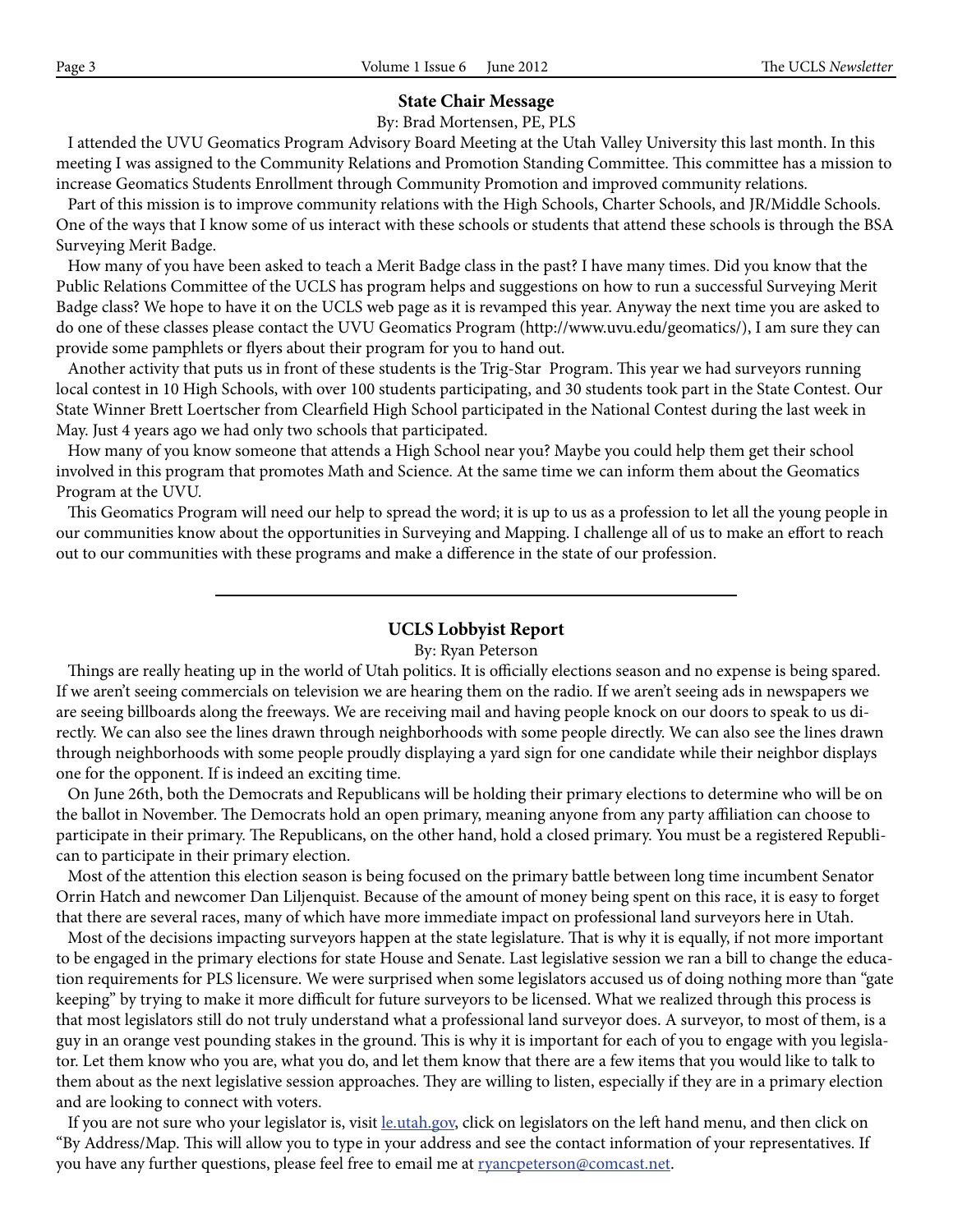### **Letter to NCEES**

### May 14, 2012

Dear Mr. Carter:

 As the governing board of the Utah Council of Land Surveyors (UCLS) we have received and reviewed the RISPLS petition to remove the term and definition of "Engineering Surveys" from the NCEES model law. Their petition accurately states the position, and their concerns are also our concerns. The UCLS Executive Board unanimously voted on March 24, 2012, to support the RISPLS in their request to remove the term and definition from the NCEES model law. The following specifics related to Utah might help express some of our concerns:

 There are three universities in Utah that offer Civil Engineering Degrees, and one of them also offers a Mining Engineering Degree. Of these three universities only two require a single surveying course in the civil engineering curriculum, during the sophomore year. Only two surveying courses are required in the mining engineering program. The third university apparently does no even offer surveying courses, according to the latest catalog. This lends credence to the statements in the ASCE Policy Statement 333, where it indicates that "...there are a reduced number of surveying courses within the civil engineering curricula..."

 We have a new Bachelor of Science Degree in Geomatics at the Utah Valley University. This program began this last fall, and we are hoping that it will be accredited in the next few years. This is evidence of yet another of the trends mentioned in the ASCE Policy Statement 333 "...the development of separate curricula and degrees at certain universities in support of land surveying as a separate profession sometimes designated as geomatics engineering..." I can think of several other programs across the country that fit this bill: Cal Poly Pomona has a Geospatial Engineering Option in the BS program, Cal State Fresno has a Geomatics Engineering program, Ohio State and Ferris State also have similar degrees, and I am sure there are more.

 Increasingly, it is recognized that surveying is a separate and distinct profession from engineering in Utah as well as other parts of the nation. Surveying is evolving into an increasingly complex body of knowledge the application of which required ever increasing levels of education and experience. Surveying curriculums at many, if not most educational institutions offering associate, bachelors, and advanced degrees are designed to address this increasing complexity not only in boundary considerations, but also in "non-boundary" definitions of surveying, including geodetic and plane surveying, topographic map preparation, project control and other components for construction layout surveying. Just this last year we had a problem in Utah where State Geological Survey personnel performed work outside for their expertise using geodetic control that caused great concerns for the public in the Cedar City area.

 The term "engineering surveys" is part of the definition relating to engineering in the Utah Code. In my experience most civil engineers recognize that they do not have expertise in the surveying realm and hire professional land surveyors to do this work. However, I fear while it remains on the books, there will always be a few that will take advantage of this definition and perform functions which they are clearly unqualified to do. This can potentially cause conflict, disharmony, and damage to the public.

 The UCLS agrees with the RISPLS when it states that "...the engineering surveyor needs to be recognized as a specialty requiring specific education, experience, and examination. Simply claiming to be able to perform such activities by virtue of being civil engineer does not recognize the reality of the situation..."

 Therefore the Utah council of Land Surveyors (UCLS) supports the RISPLS by endorsing the petition: "RISPLS Petition for Removal of Engineering Surveys from the NCEES Model Law", dated August 22, 2011.

Respectfully,

Brad T. Mortensen, PE, PLS

Utah Council of Land Surveyors State Chair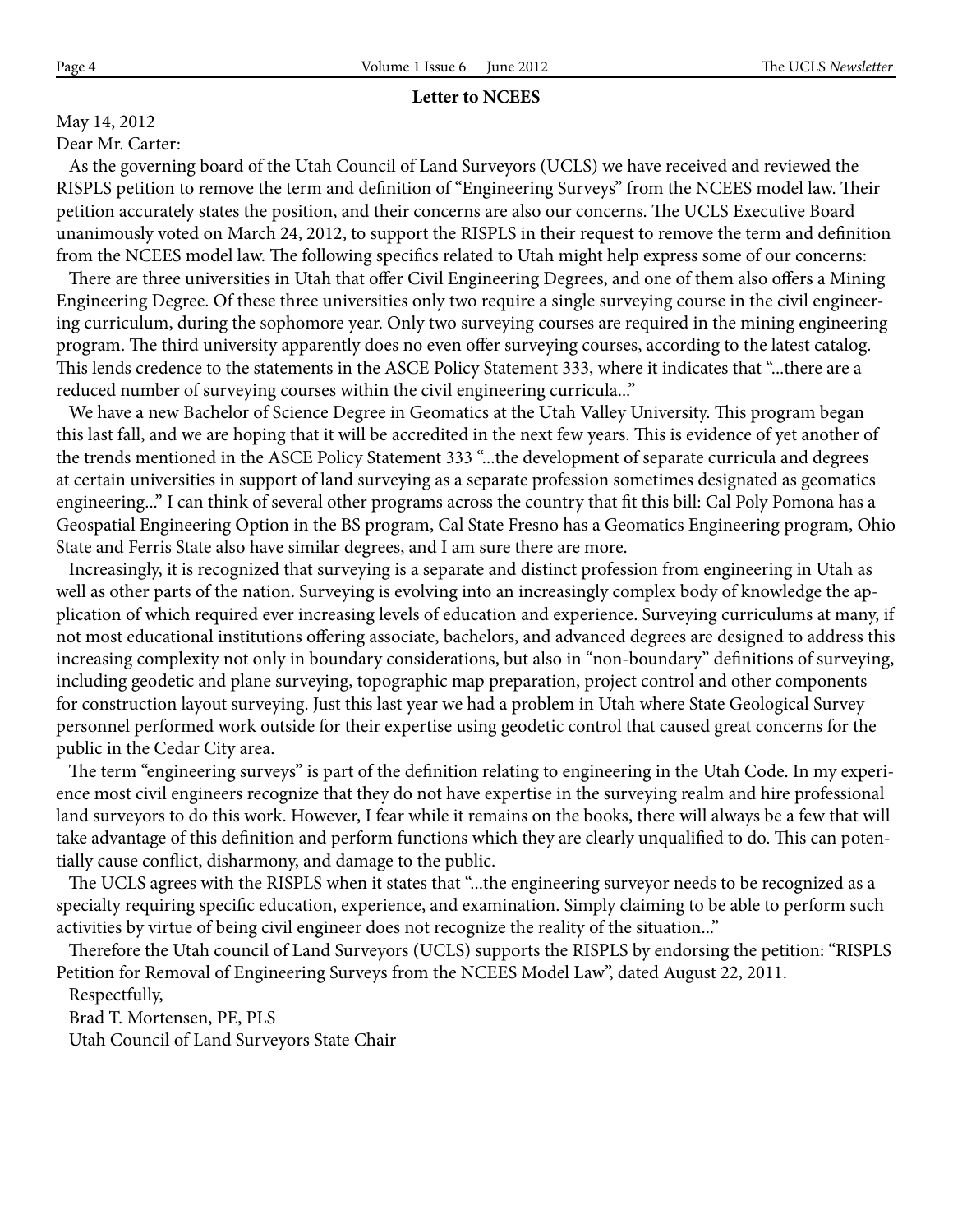### **Big Changes in Store for NSPS**

By: Steven V. Keisel

 The National Society of Professional Surveyors (NSPS) met in Charlotte, North Carolina, in early May, 2012. I am please to announce NSPS has completed its merger with ACSM. While this merger period was an uncertain time for our members we do believe that the new and improved NSPS will better serve and represent all of the various disciplines working within the surveying related fields.

 NSPS is looking forward to its continued influence in all aspects of the surveying profession. However, a strong, united, and educated society of professional surveyors with a collective voice will be necessary for NSPS to maintain its national influence. To enhance this goal, NSPS has developed a strategy to bring individual state surveying societies together while increasing its representation. Each individual of 100% participating state societies will also be granted membership into the NSPS. This concept reduces the annual cost of an individual membership to NSPS from \$225 down to \$40 while increasing the voice of NSPS and providing a significant savings to the individual.

 Professional surveyors need a national voice to protect and fight legislation that affects our abilities and livelihoods. One example of what NSPS has done for not only the surveying profession, but for all users of GPS positioning technology is the recent FCC license to LightSquared. NSPS actively represented its membership and promoted the consequences of how this product would negatively impact our profession.

 Other benefits of membership in the NSPS are numerous but include:

- Website with many resource to help your business and education
- PBS Show Spotlight On Surveying
- Weekly Radio Show With Curt Sumner
- National Legislation LightSquared has been the recent focus but Preservation of Abandoned Railroad Monuments, 3% withholding of Payments on Government Contracts, FEMA Flood Risk MAP Coalition, USGS Coalition, National Geospatial Advisory Committee, SBA Size standards, National Lobby Day, COFPAES and Stern Ed coalition were also addressed. (Additional information may be found on the NSPS website)
- CST Program
- Trig-Star Program
- NCEES Exam Prep
- A surveyor's voice to national and international entities such as: NGS, USGS, FEMA, Department of the Interior, Bureau of Land Management, NOAA, FIG
- ALTA/ACSM Standards
- State rules and regulations
- Student competition program
- Personal Benefits:
	- Insurance Programs (E & O Insurance Discounts) Scholarships
- Certification Programs:

Hydrographic, Flood Plain Surveyor, Construction Survey Technician

Continued on next page...

### **Dues Spreadsheet**

| State     | State<br>Members | <b>NSPS</b><br>Members | <b>Annual Dues</b>   |  |
|-----------|------------------|------------------------|----------------------|--|
| AL        | 614              | 7                      |                      |  |
| AR        | 266              | 26                     | \$65.00              |  |
| AZ        | 530              | 61                     | \$150.00             |  |
| CA        | 2047             | 108                    | \$159.00             |  |
| CO        | 484              | 60                     | \$110.00             |  |
| <b>CT</b> | 538              | 32                     | \$140.00             |  |
| DC        |                  |                        | \$175.00             |  |
| DE        | 143              | $\overline{4}$         | \$100.00             |  |
| FL        | 1234             | 89                     |                      |  |
| GA        | 508              | 33                     |                      |  |
| HI        | 120              | 20                     | \$50.00              |  |
| IA        | 474              | 22                     | \$100.00             |  |
| ID        | 331              | 21                     | \$130.00             |  |
| IL        | 900              | 51                     | \$295.00             |  |
| IN        | 784              | 54                     |                      |  |
| KS        | 473              | 29                     | \$80.00              |  |
| KY        |                  | 24                     | \$165.00             |  |
| LA        | 586              | 56                     | \$100.00             |  |
| MA        | 411              | 56                     | \$215.00             |  |
| MD        | 678              | 37                     | \$185.00             |  |
| MI        |                  | 77                     | \$320.00             |  |
| MΝ        | 622              | 39                     | \$170.00             |  |
| МO        | 696              | 34                     |                      |  |
| MS        | 330              | 22                     | \$100.00             |  |
| MT        | 447              | 16                     | \$225.00             |  |
| NC        | 870              | 60                     | \$195.00             |  |
| ND        | 261              | 14                     | \$75.00              |  |
| NE        | 252              | 12                     | \$100.00             |  |
| NΗ        | 345              | 25                     | \$225.00             |  |
| NJ        | 752              | 67                     | \$210.00             |  |
| NM        | 285              | 22                     | \$165.00             |  |
| NY        | 1208             | 54                     |                      |  |
| ΝV        | 189              | 15                     | \$150.00             |  |
| ОК        | 475              | 23                     |                      |  |
| OН        | 1218             | 65                     |                      |  |
| OR        | 603              | 33                     |                      |  |
| PA        | 1020             | 56                     | \$132.00             |  |
| RI        | 56               | 12                     | \$190.00             |  |
| SС        | 413              | 38                     | \$125.00             |  |
| SD        | 310              | 10                     | \$175.00<br>\$100.00 |  |
| TN        | 503              | 39                     | \$200.00             |  |
| TX        |                  | 92                     |                      |  |
| UT        | 1325             | 13                     | \$245.00             |  |
|           | 403              |                        | \$75.00              |  |
| VA        | 619              | 45                     | \$220.00             |  |
| VT        | 187              | 5                      | \$125.00             |  |
| WA        | 1019             | 84                     | \$200.00             |  |
| WI        | 720              | 51                     | \$130.00             |  |
| WV        | 480              | 17                     | \$125.00             |  |
| WY        |                  | 23                     |                      |  |
| TOTAL     | 27,269           | 1,856                  | Avg. \$155.15        |  |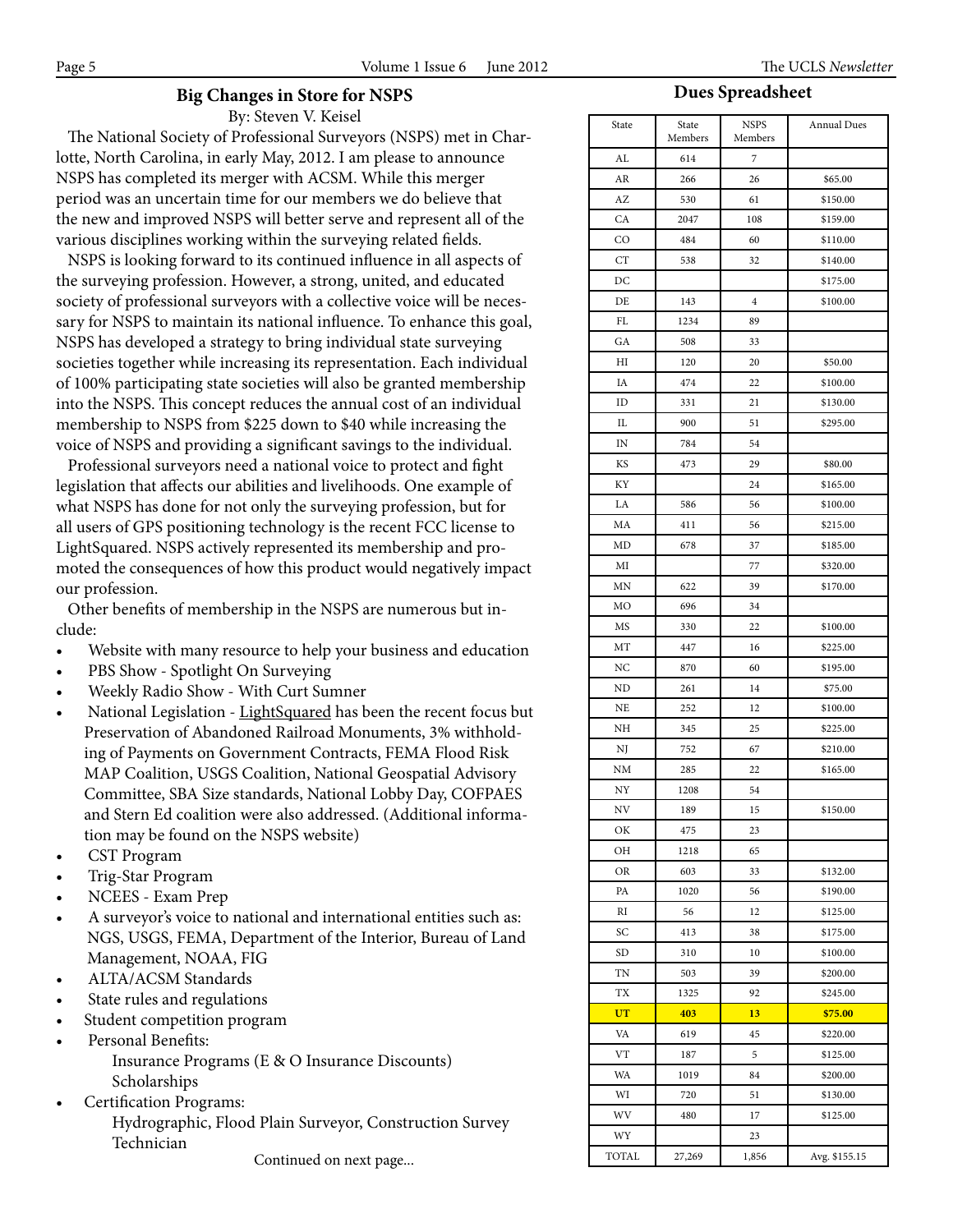## **Big Changes in Store for NSPS Continued**

- National Surveyors Week
- Boy Scouts of America Surveying Merit Badge
- ABET accreditation of Schools

 These programs illustrate the value of membership in the national organization. However, only about 10% of the approximately 25,000 surveyors of state surveying societies, throughout the United States, are also members of NSPS. Additionally, the NSPS membership of UCLS is statistically similar to the national average of 10%. Unfortunately if the membership of NSPS does not increase within the next three years, NSPS may follow ACSM into bankruptcy. If that scenario plays out, the land surveying profession as we know it will be irreparably diminished.

 For the past several months the viability and ramifications of restructuring membership dues has been discussed via e-mail and conference calls among the NSPS governors, officers, and directors throughout the country. We feel the time to do this is now - while NSPS is in the process of reorganizing. Ultimately, the future success or failure of NSPS may depend on this outcome.

 NSPS is an asset to all surveyors and I truly hope that the land surveyors of Utah can embrace and support the national effort to make this organization the best it can be.

I welcome your ideas and comments regarding this issue.

## **Where Is It Winner**

 Brad Marz of Aero-Graphics has done it again. He was the first to correctly identify the May's where is it picture. Corbin VanNest of NVEnergy was a close second.

 This is the remains of the old water pipeline on the cliff face on the north side of Big Cottonwood Canyon, in Salt Lake County. The pipeline began at the old UP&L power station (which still exists), and proceeded down the canyon. One can still hike along it, excepting that portion with missing trestle in the area that was blasted out of the cliff face. The pictured section is down canyon from the second missing trestle.

 Trestles were built to support the pipeline when crossing gullies or rock outcroppings. The pipeline support forms were generally built from wood and often left in place after the concrete pour. To survey this pipeline must have required relatively high accuracy vertical control, and some knowledge in trestle engineering and blasting.

 Do you have a picture to share? We invite you to share charismatic photos of yourself and/or a coworker, panoramic images of Utah's scenic wonders, and pictures of survey related tools or equipment.

 All submittals, pictures and images may be anonymously emailed to Susan (smerrill@ucls.org) or mail@ucls.org



## **For your information Need to contact NSPS staff? Note their new email addresses**

The agreed-upon merger of the ACSM corporate indentity into the NSPS corporate identity is well on track. Once the merger is completed, the official website for our national organization will be www.nsps.us.com, and staff email addresses will be linked to this URL. Staff will begin using their new email addresses on Tuesday, May 29. They are as follows:

Curt Sumner: curtis.sumner@nsps.us.com Trish Milburn: trisha.milburn@nsps.us.com Isle Genovese: ilse.genovese@nsps.us.com Bob Jupin: bob.jupin@nsps.us.com Sara Maggi: sara.maggi@nsps.us.com

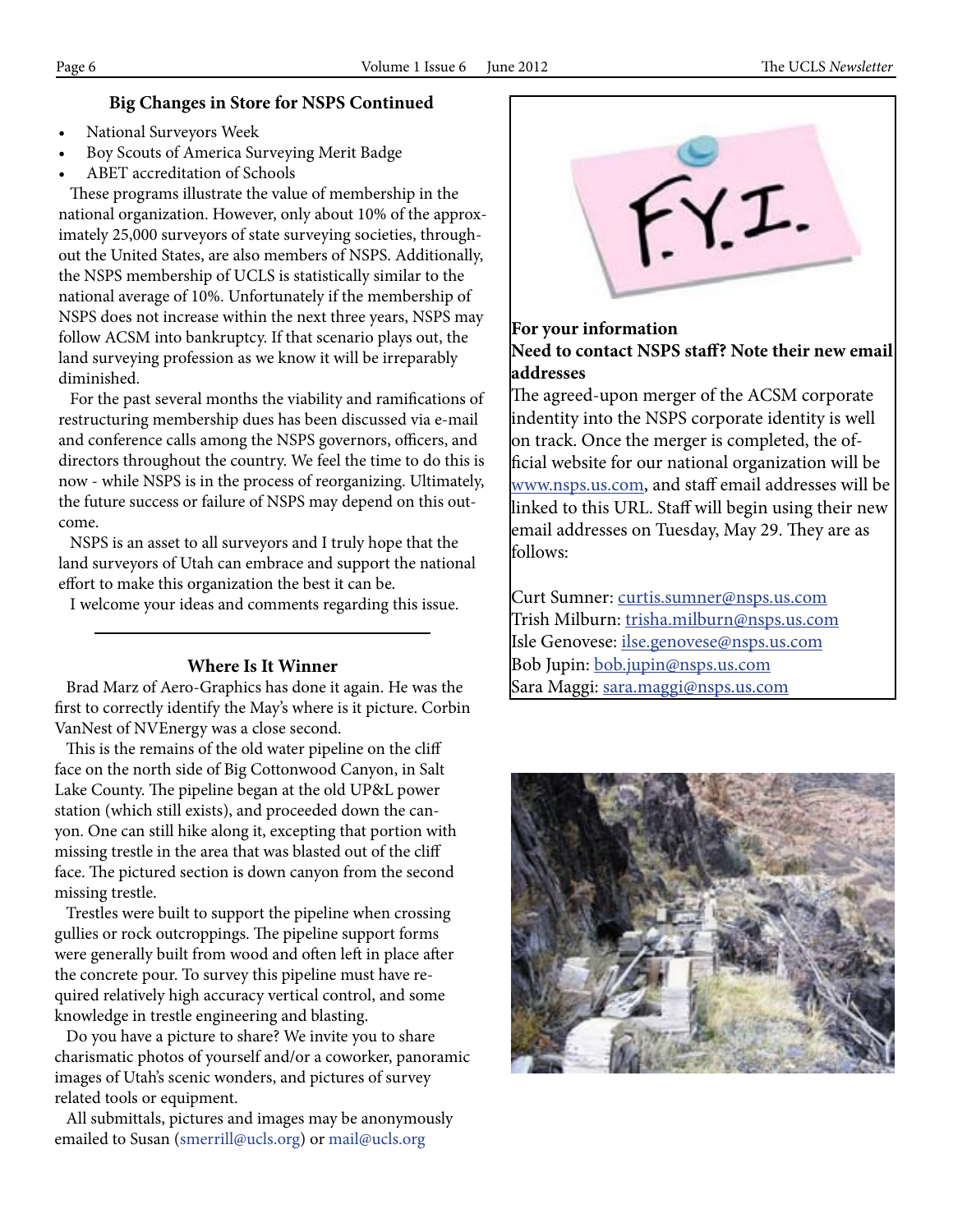**Chapter Reports**

# **Salt Lake Chapter**

By: David Mortensen

 We are looking forward to a few lunch meetings coming up over the next few months. Blake Heiner from Metro Title will be joining us on June 21st at Joe Morley's BBQ in Midvale and we will be having a speaker from a local law office in Salt Lake for our August meeting. In April we had representatives from several of the UCLS committees talk to us about what each committee is working on. Thank you for being willing to speak on such short notice. We would also like to thank those of you that are involved in the committee's. Involvement in the committees is essential for the UCLS to function correctly. If you are thinking that you would like to start attending committee meetings or have an opinion on our great profession, you need to just do it. Please contact me at davidmortensen@clcassoc.com and I will get you the contact information for the committees and their chairs so that you can become involved.

 Dan Bradshaw with Benchmark Insurance Agency presented at our meeting in May. He talked to us about the claims that he most frequently sees coming into his office for the Architectural-Engineering-Surveying industries.

 Remember attendance at the monthly luncheons and at committee meetings will get more entries into next year's prize awarded by the Membership committee (big screen TV last February.) I am looking forward to seeing you all at the next few luncheons.

## **Golden Spike Chapter** By: David Balling

 On May 17 Paul Rowland, the city engineer of Bountiful City discussed and answered questions in his city. That meeting was held at the Robintino's in Bountiful. We had a great review of the history of surveying and how the Bountiful Townsite Resurvey and city monumentation control has been established. Many interesting topics and side notes came to our attention. Something to look into is the condominium act revisions that are happening in our legislation. There has also been a push by AFL-CIO to unionize construction surveyors.

 On **June 13 (Wednesday)** our chapter meeting will be held at **12:00** at Maddox (1865 S Hwy 89, Brigham). Essy Rahimzadgan will be speaking about UDOT workings in Northern Utah.

 Please come and learn with us, socialize with great people, and leave with a good feeling in your stomach.

# **Utah Color Country Chapter**

By: Scott Woolsey

 The Color Country Chapter had a luncheon meeting on March 28th where we discussed the needs of the local surveyors in updating the survey control and to protect the survey monuments.

 It was determined that we would form an HCN Ad Hoc committee to focus on what we can do to help in the process. Scott Bishop volunteered to be the leader of the committee. We asked for volunteers to be on the committee and we had a good mix of surveyors who asked to help.

 We asked for volunteers to be on the committee and we had a good mix of surveyors who asked to help.

 Through email here is the initial scope of what the committee is going to do:

- Brainstorm, gather thoughts and concepts review. (Completed/ongoing)
- Meet and develop strategy/plan and determine if this is actually what we want to do. (April 17, 12:00...)
- Present our strategy/plan to the entire Chapter, receive feedback and direction. (Next chapter meeting - if we are prepared)
- Proceed as directed by our chapter officers.

 After a few weeks of getting their ideas together and determining a day to meet and put in place a plan, the committee got together and discussed what possible thing could be done. The committee is in the process of finalizing their report to the Chapter.

 Thank you Scott Bishop for keeping the committee functioning and on task.

 The Chapter is in the process of doing a follow up luncheon meeting to discuss the findings of the committee on the Horizontal Control problem and will also be putting together a luncheon on updating the platting and application with St. George City.

### **Timpanogos Chapter** By: Dennis Carlisle

 The Timp Chapter held their first Luncheon on March 29th. We had good attendance while enjoying a presentation on aerial mapping and photography from Brad Marz of Aeropgraphics. It was interesting to learn about the most recent advances and available technologies in that industry. Our next Chapter Luncheon will be held on Thursday, May 17th in Orem. Our guest speaker will be Sean Fernandez, State Cadastral Surveyor. We invite all to attend as we learn more about the The Utah Reference Network (TURN) GPS. We are planning a Summer Social for all Chapter members and their families sometime in August. More details to come.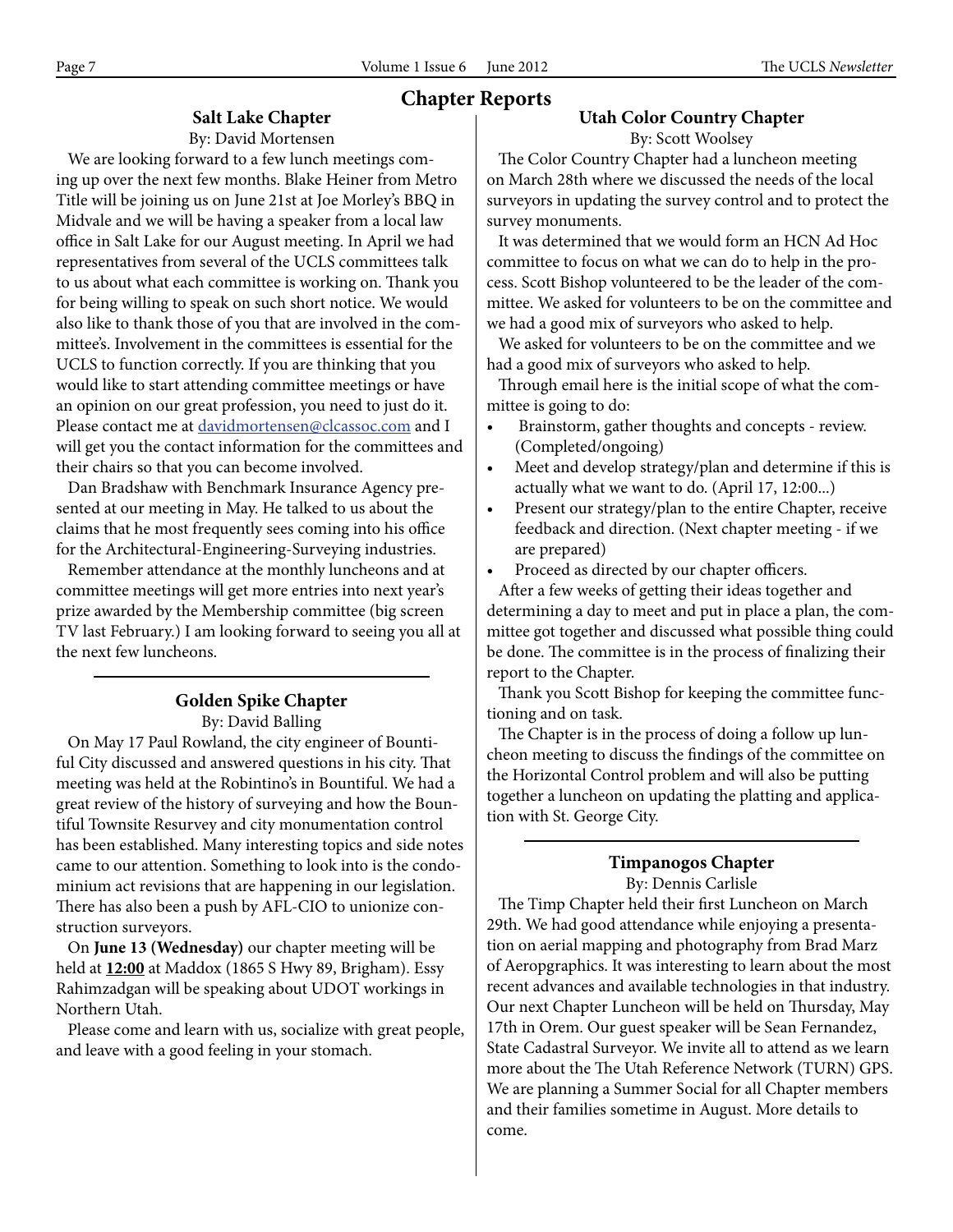# **UCLS Committee Reports**

# **Historical Committee**

By: Jerry Fletcher

UCLS Historical Committee Meeting May 16, 2012 at 6:00 PM Richard Miller's Office 3225 West California Ave. Salt Lake City, Utah 84104

Welcome and Call to Order - Greg Hansen (Chairman) Attendees: Committee Members Present: Greg Hansen (Chairman Hansen and Assoc. - Brigham City) Dan Perry (UVU Associate Professor - Provo) Jerry Fletcher (Miller Associates - Salt Lake City) Committee Members Absent: Jack Berry (SLC) Jeremy Davis (BLM - Cedar City) Kevin Bishop (Oak Hills Surveying - Pleasant Grove)

 Our first order of business was the discussion of our new assignment to digitally document the history of the surveyors, past and present, which have had an impact on the surveying throughout the state of Utah. The May 2012 UCLS Newsletter had an article put together by Jerry Fletcher addressing how to access the UCLS Historical Digital Repository which is stored in the Mountain West Digital Library http://www.mwdl.org/. It is the responsibility of the Historical Committee to collect this data from the UCLS members and as a committee, review and get it in a format acceptable for storing in the Digital Repository. The data that is submitted needs to be in a "metadata" format, meaning that the content or context of the data files must be described in enough detail that it clearly defines the subject matter. If it is an individual's picture, the individual's name, the place that the picture was taken and date of the picture are required. Since this data is technically a publication, we need to make certain that we avoid plagiarisms.

 Our second order of business was the discussion of the 2013 calendar. The calendar will highlight the early surveyors of Utah. We will have a different surveyor highlighted for each month. Examples are surveyors such as John Wesley Powell or John C. Fremont. Our assignments right now are for Greg, Dan and Jerry to each take on 3 months. Greg will work on Box Elder, Weber and Cache County surveyors. Dan will work on Beaver and Iron Counties and surveyors, Arthur and Fred Brown. Jerry will work on Salt Lake, Davis and Summit Counties. We will assign board members, Jack, Jeremy and Kevin, one surveyor to highlight. We plan to contact the County Surveyors for

each County for pertinent candidates. We will review our selected subjects at our July 18th meeting. Our deadline for having the data in a format ready print will be our November 21, 2012 meeting.

 We scheduled our next meeting for July 18, 2012 at 6:00 PM at Richard Millers office.

We adjourned at 6:50 PM.

### **Standards & Ethics Committee** By: Matt Clark

 The S&E Committee requests that it be given as a budget for 2012 \$1000.00 to pay for our annual Dinner Meeting and misc. printing costs.

 The committee has begun to work on a guide document for Final Subdivision Plats. We also discussed some additional wording or clarification for the Corner Record Guide Document that clarifies what the code means when it says "a matter of record in the county". This was a result of comments that were received back from surveyors and from discussions with the County Surveyors Association.

# **Education Committee**

By: Dan Perry

 The May 2012 committee meeting was rescheduled for May 22nd but no one showed so I have nothing new to report - need the committees support here. However, the committee plans to review all scholarship applications submitted to the UCLS during the June meeting. Walt and I have both been encouraging our students to apply for this and other scholarships so we hope to have several candidates to review.

 Our May agenda will shift to the June meeting and will also include review of scholarship applicants.

### **Publication Committee** By: Steve Keisel

 The publication committee has communicated through e-mail and phone messages. Our primary goal is to provide and distribute information but we would also like to get more feedback and involvement from the membership. We have proposed adding a section to "highlight" a member each month.

Legislation Committee - No Report Membership Committee - No Report Public Relations Committee - No Report Testing Committee - No Report Workshop & Convention Committee - No Report Construction Survey - No Report Please contact the committee chair for information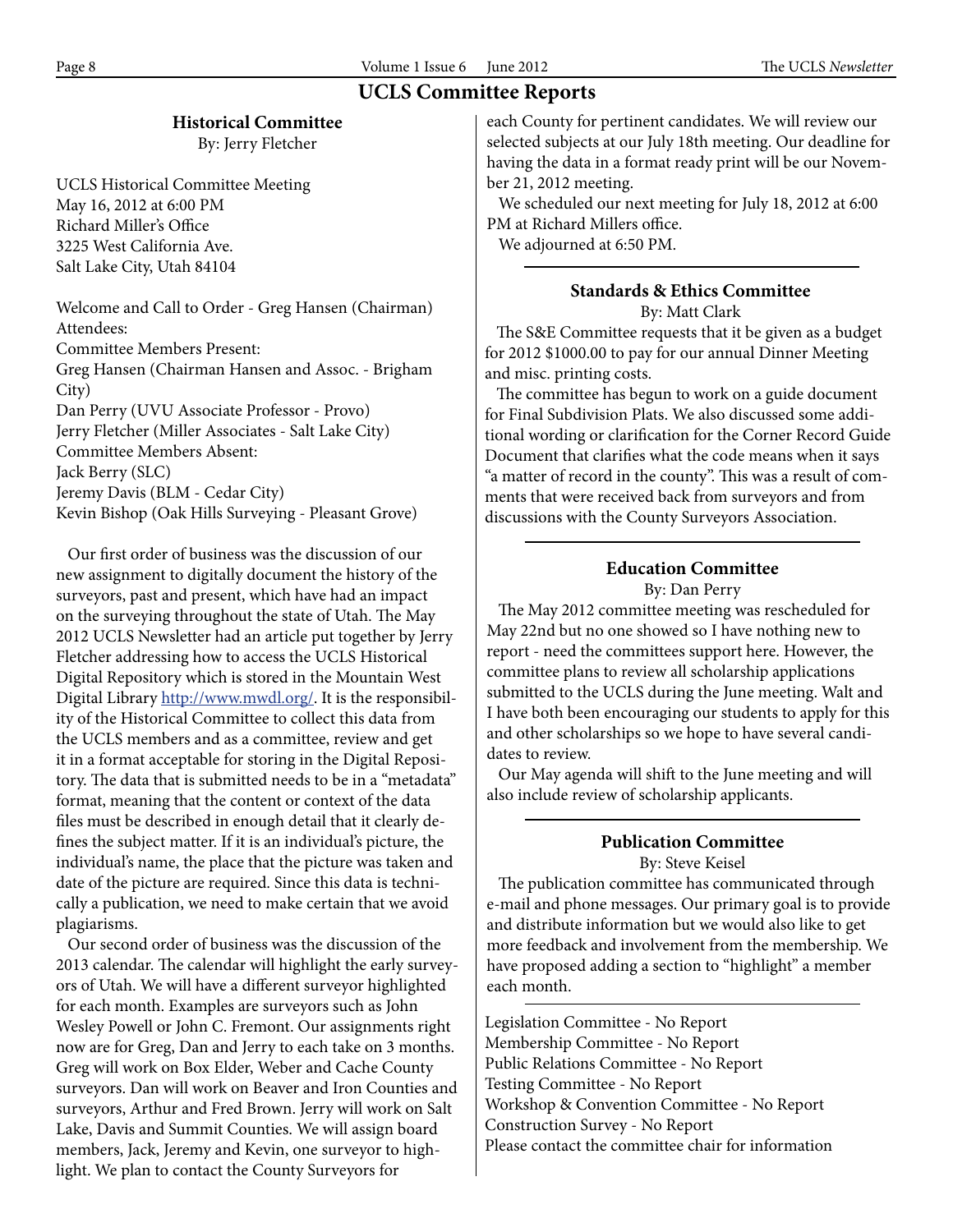### **Dastardly Deed**

HOMER D. MARLOW and wife, ANN MARLOW

" Campbell County in the State of Tennessee

of the second part.

Wiresseth: That the said part y of the first part, for and in consideration of the sum of One (\$1.00) Dollar and other good and valuable consideration

 $m \hbox{h/m}$ 

| In hand state of TENNISSEE, CAMPBELL COUNTY |                                    |        |             |  |  |
|---------------------------------------------|------------------------------------|--------|-------------|--|--|
| The foregoing lest                          |                                    |        |             |  |  |
| Note Book                                   | and recorded $ln(L/T)$ save $2lnh$ | $-300$ | $2 - 73.24$ |  |  |
| 9.50                                        |                                    |        |             |  |  |
| Witness My Hand                             |                                    |        |             |  |  |
| Receipt No.                                 |                                    |        |             |  |  |
| Register                                    |                                    |        | $11010 +$   |  |  |

 $ma \equiv$ pranted, bergamed, sold and conveyed, and do EE hereby grane, bergain, sell, and cenvey unto the said

part of the second part, the following described premise, to wit, chuste in District No.: Five (5) of Campbell County, Tennessee, and more particularly described as follows:  $Flve (5) of$ 

BEGINNING on a crooked chestnut root jutting out of the gulley;<br>thence following the meanders of the gulley to an old oak tree where<br>Jim Lambdin was killed; thence down the hill to an old junk car stick-<br>ing out of the ban by theouthouse; thence a straight line to a big sinkhole; thence a straight line to a small sinkhole; thence running around the holler to a point in the line of Marlow, the same being in the old Hefferman line; thence running up the holler, passing an old doghouse and barn<br>to a large rock on the creat of the ridge; thence along the creat<br>sing the old Lover's Lane to a Hornybeam tree, now fallen; thence wath the old line back to the beginning, and containing 30 acres more or less.

The grantor acquired title to the abovedescribed real property<br>as sole heir of his father, John Ayers, deceased, who purchased<br>same from the Estate of Dr. James A. Hefferman.

|                         | or we, hereby swear or affirm that the actual consideration for this transfer or value of the property transferred, whichever<br><b>POLICE TO A CLOSE</b> | you the spound which the property |
|-------------------------|-----------------------------------------------------------------------------------------------------------------------------------------------------------|-----------------------------------|
|                         | milerred would command at a fair and voluntary sale.                                                                                                      |                                   |
|                         | Subscribed and sworn to before me this the                                                                                                                |                                   |
| commission expires      |                                                                                                                                                           | Bigaran                           |
|                         |                                                                                                                                                           |                                   |
|                         | General Morley TN                                                                                                                                         |                                   |
|                         |                                                                                                                                                           |                                   |
| prepared by<br>s/i 7791 | JOSEPH G. COKER, 'P.C. Ask . Port Office Box 134                                                                                                          |                                   |